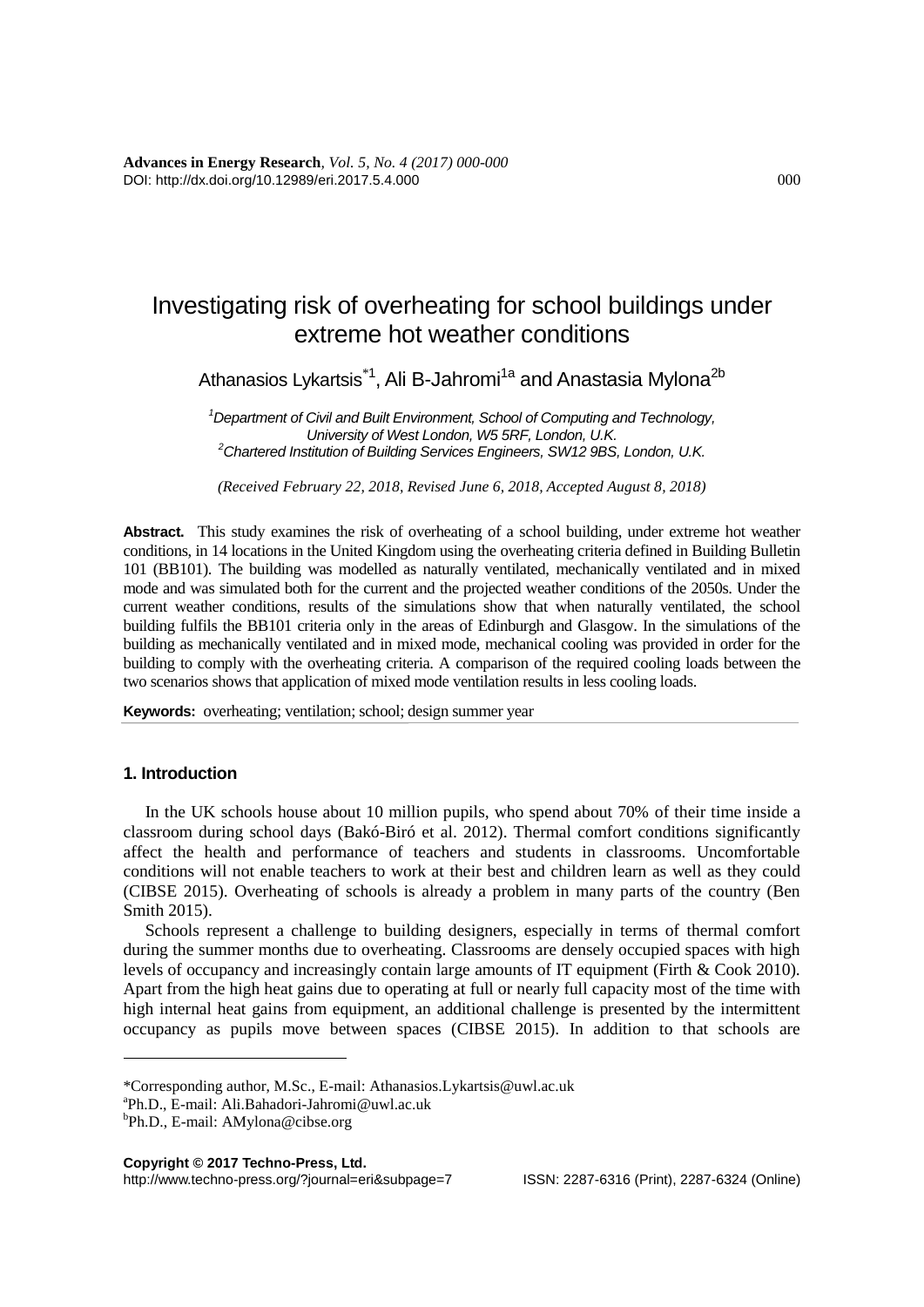particularly vulnerable to increased temperatures due to the young age of occupants, and limited opportunities for behavioural adjustments to improve thermal comfort in classrooms (Teli et al. 2017). A further challenge is posed by recent research which has shown that comfort temperature levels are lower for children than adults (Teli et al. 2017). Thermal comfort field surveys during spring and summer in naturally ventilated classrooms in the UK found this comfort temperature difference to be around 2°C (Teli et al. 2012).

The recorded increase in the global average temperature over the past century has raised concerns about the likelihood of overheating in buildings without mechanical ventilation. Furthermore, heat waves have become more frequent and intense (Teli et al. 2017). Considering the rise of temperature and the increase in the frequency and intensity of extreme weather events shown in the UK Climate Projections (UKCP09) (Defra 2009b), overheating problems are likely to become more serious in the future.

This paper aims to examine the risk of overheating under extreme hot weather conditions of a new built naturally ventilated school building under the BB101 criteria in 14 different locations in the United Kingdom.

#### **2. Literature review**

# *2.1 UK climate projections*

The UK Climate Projections are the key source of climate change information on which research organizations, regulation and policy making bodies, and the insurance industry are basing their responses to changes in our climate. It must be remembered, however, that although there are limitations to the robustness of these projections, they represent our current best knowledge on future UK climate (CIBSE 2014b).

The Projections provide data for three different (high, medium, low) future scenarios of greenhouse gases. These emission scenarios are based on different pathways showing how a range of factors, such as population, economic growth and energy usage, might change over time. For the next two to three decades there is little difference between the scenarios in terms of how they will impact global temperatures. After this point the impact of different emissions levels becomes significant, leading to a very wide difference between low and high greenhouse gas emission scenarios by the 2080s (Defra 2009a).



Fig. 1 Projected summer mean temperature change (◦C) relative to 1961-1990 baseline (Gething 2010)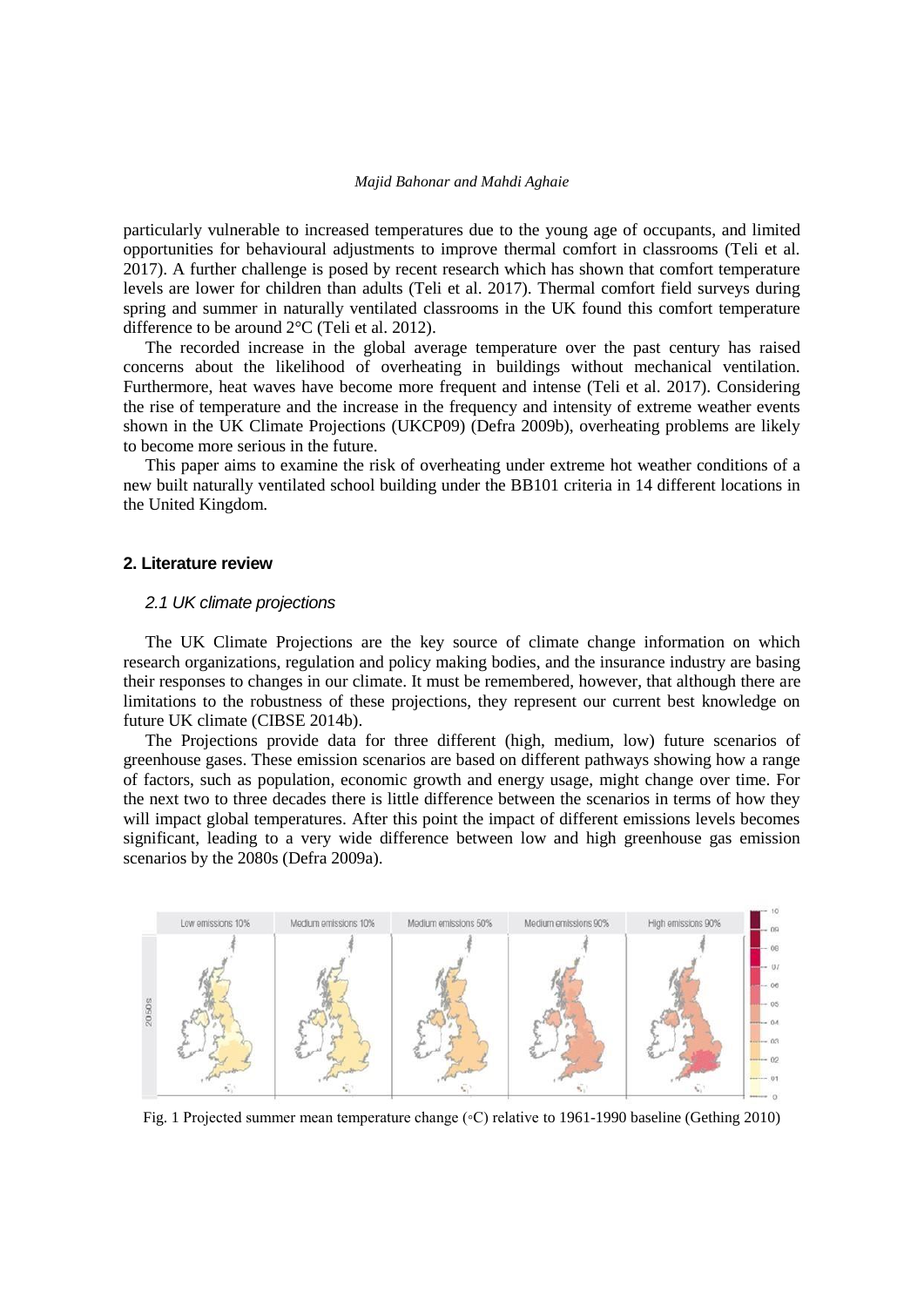The UKCP09 show that all locations in the UK will get warmer in the future, more so in the summer than in the winter. In addition to that extreme weather events will appear with a higher frequency and intensity (Defra 2009a). Gething in his report "Design for Future Climate" presents a series of maps that have been assembled from UKCP09 data to give overviews of the likely range of change across the country and across all three emissions scenarios for a number of the most relevant climate variables (Gething 2010). Fig. 1 below shows the projected summer mean temperature change (◦C) relative to 1961-1990 baseline for the three emissions scenarios.

#### *2.2 Overheating*

The thermal conditions inside a building are determined by the interactions between the external climate and the building, the building shell and the internal space and the internal space and the occupants (Teli *et al.* 2011). Overheating implies that building occupants feel uncomfortably hot and that this discomfort is caused by the indoor environment (CIBSE 2013). Thermal discomfort is a sign that the mechanisms that we have in place to remain comfortable are inadequate. So, if a student finds it hard to concentrate during an exam at school because the room is too hot for that particular task, the school building, its services or the building management, have individually or collectively failed in an important task (CIBSE 2013).

BB101 defines the regulation standards and provides design guidance for ventilation in school buildings. In BB101 the performance standards for summertime overheating in compliance with Approved document L2 for teaching and learning areas are:

a) The average internal to external temperature difference should not exceed  $5^{\circ}C$  (i.e. the internal air temperature should be no more than 5°C above the external air temperature on average)

b) The internal air temperature when the space is occupied should not exceed 32°C.

c) There should be no more than 120 hours when the air temperature in the classroom rises above 28°C

In order to show that the proposed school will not suffer overheating two of these three criteria must be met (BB101 2006). Overheating analysis is performed for occupied hours of the building for the period from May to September.

## *2.3 Design summer years*

The DSY was introduced in 2002, to represent a 'near extreme' warm summer, in recognition of the need to have a sequence of warm weather data for use with dynamic thermal simulation programs for the assessment of overheating risk in naturally ventilated and passively cooled ('free running') buildings (CIBSE 2014a). In 2014, TM49 presented probabilistic Design Summer Years for London to represent better the duration and severity of conditions likely to cause thermal discomfort (CIBSE 2014a). The latest release of Design Summer Years updated the weather files for the remaining 13 locations across the UK based on this methodology (Virk & Eames 2016).

The updated methodology uses three metrics to define overheating, the conceptual building, the comfort model and the weighted cooling degree hour (WCDH). The conceptual building is a one in which the internal operative temperature is equal to the outside dry bulb temperature at all times. This conceptual building corresponds physically to a building in which there is always a very high ventilation rate, so that heat gains are quickly removed, and the internal temperature is close to the outside temperature (CIBSE 2014a). The comfort temperature is related to the running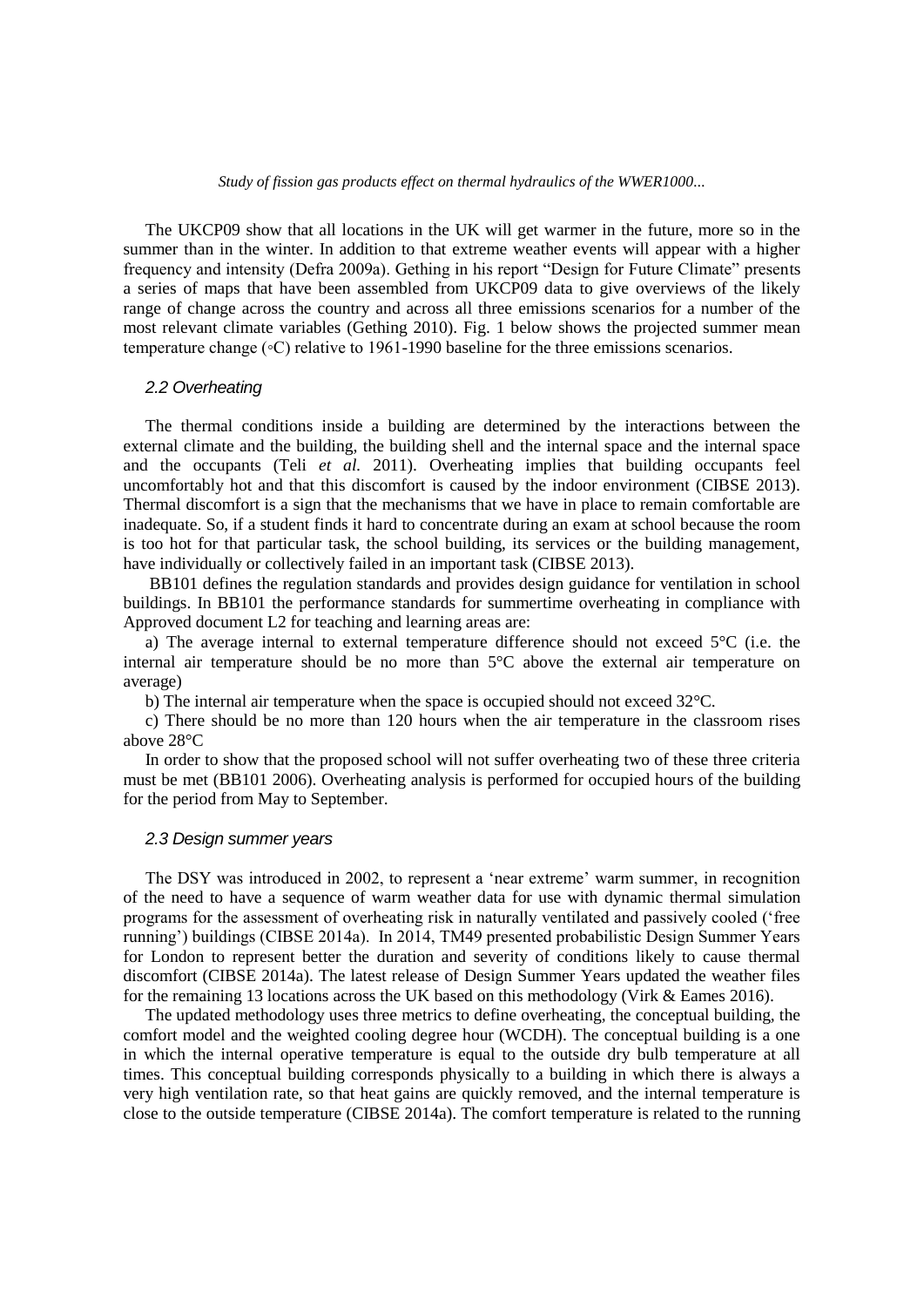mean of the outside dry-bulb temperature, according to the following relationship

$$
T_{conf} = 0.33T_m + 18.8\tag{1}
$$

where  $T_{conf}$  is the predicted comfort temperature on a given day (°C) and  $T_{rm}$  is the running mean daily average temperature given by

$$
T_{rm} = aT_{rm-1} + (1 - a)T_{mean-1}
$$
 (2)

where  $\alpha$  is a constant (0.8),  $T_{rm-1}$  is the running mean temperature for the proceeding day (°C) and  $T_{mean-1}$  is the average temperature for the proceeding day

Using the definition of the comfort temperature, the WCDH is a quadratic expression given by (Virk and Eames 2016)

$$
WCDH = \sum all \; hours \; \Delta T^2 \tag{3}
$$

and

$$
\Delta T = T_{op} - T_c \, , T_{op} - T_c > 0 \tag{4}
$$

where  $T_{op}$  is the internal operative temperature

The weighting puts a much greater emphasis on external temperatures which depart further from the comfort temperature. The WCDH approximation is related to the duration of the exceedance event as well as giving emphasis to more extreme temperatures which therefore takes into account the severity of the event (Virk & Eames 2016).

The latest Design Summer Years are available for three different representations of hot events (Eames 2016). DSY-1 represents a moderately warm summer year, defined as a year with a static weighted cooling degree hour return period closest to 7 years. DSY-2 represents an intense extreme summer, which is chosen as the year with the event which is about the same length as the moderate summer year but has a higher intensity than the moderate summer. Finally, DSY-3 represents the long extreme year, which is determined by the year with a less intense extreme than the high intensity year, more intense extreme than the moderate summer year but also has a longer duration than the moderate summer year (Virk & Eames 2016). Unlike to the DSY-1 that have a return period close to 7 years, the return period of the DSY-2 and DSY-3 varies based on the examined location.

#### **3. Methodology**

For the purpose of this study, thermal and energy simulations of a school building were performed to identify locations in the UK where naturally ventilated school buildings, with similar construction, are likely comply with the BB101 overheating criteria. The examined locations are Belfast, Birmingham, Cardiff, Edinburgh, Glasgow, Leeds, London, Manchester, Newcastle, Norwich, Nottingham, Plymouth, Southampton and Swindon. Modelling and simulation of the building was performed with the aid of EDSL TAS software package. Amoako-Attah and Jahromi have provided a detailed description of the modelling process (Amoako-Attah & B-Jahromi 2015).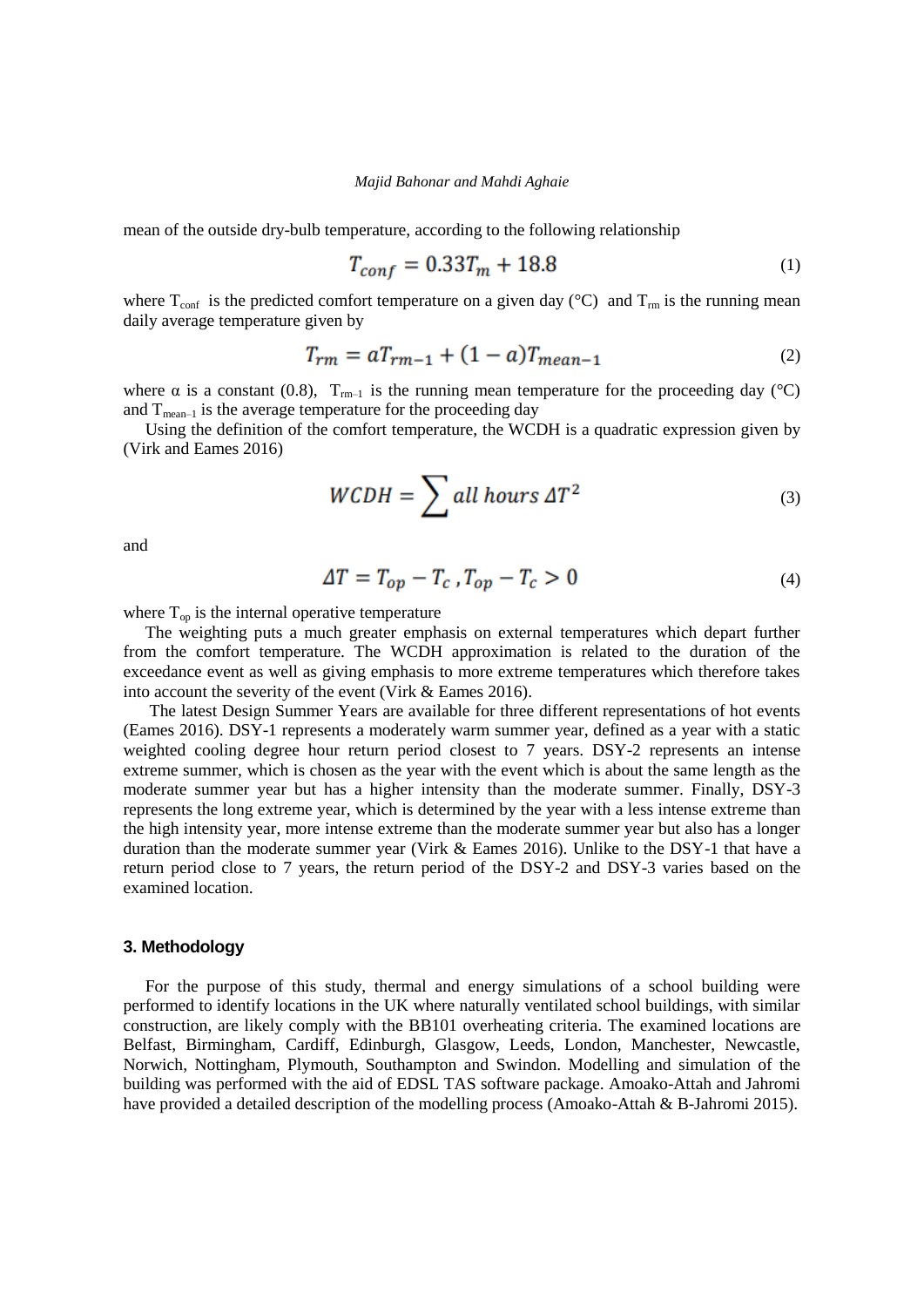|  | Table 1 Building fabric U-values |  |  |
|--|----------------------------------|--|--|
|--|----------------------------------|--|--|

| Construction   | U-Value $(W/m^2K)$ |
|----------------|--------------------|
| External wall  | 0.25               |
| Partition wall | 0.728              |
| Roof           | 0.164              |
| Windows        | 1.538              |
| Ground floor   | 0.21               |



Fig. 2 2D model of the building created in EDSL TAS



Fig. 3 3D model of the building created in EDSL TAS



Fig. 4Window formation of classrooms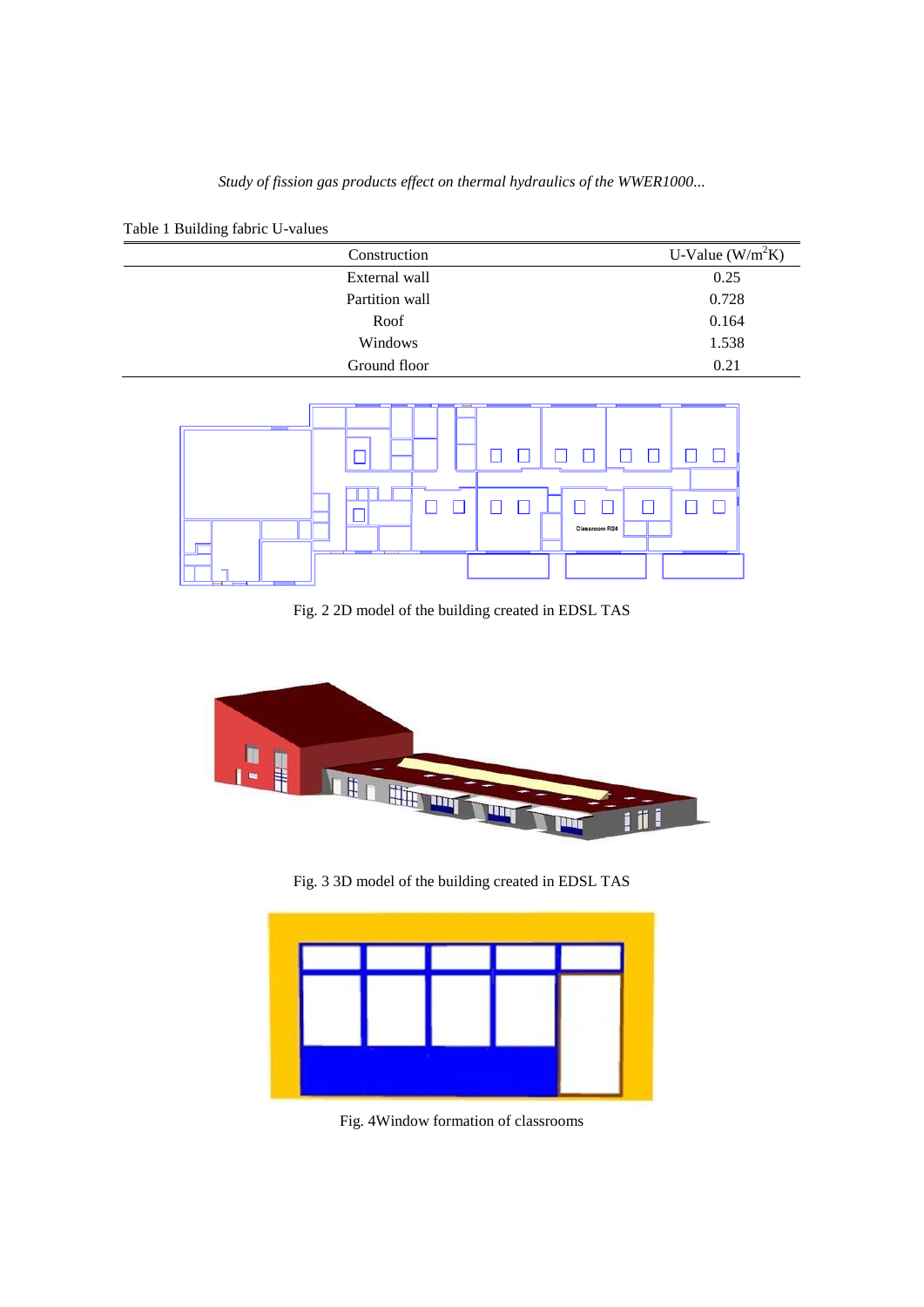The latest DSY weather files, by CIBSE were used.

As this study aims to study the risk of overheating under extreme hot weather conditions, the DSY-2 weather files, which represent the most intensive warm spell were selected. The performance of the building under the projected weather conditions of the 2050s was examined using the high emission scenario (90% percentile change). When examining the performance of the building for London the London Weather Centre weather file was used.

Initially the building was modelled as naturally ventilated and the risk of overheating was investigated for all the examined locations. In the following, for the locations where the building failed to comply with the overheating criteria, the building was simulated in mixed mode and as mechanically ventilated and the amount of cooling loads required to achieve thermal comfort conditions was quantified. Finally, the performance of the building was examined under the projected weather conditions of the 2050s.

#### *3.1 Examined building*

The examined building is a one floor new built school building with a total area of 1343  $m^2$ . The internal space of the building consists of classrooms, interview rooms, offices, WC, kitchen, plant room and circulation areas. It has seven similarly sized classrooms with an average area of  $65.25$  m<sup>2</sup>. Three classrooms are south facing and four are north facing. External shading is provided to the south facing classrooms by polycarbonate roof panels. On the top of the roof a photovoltaic solar system is installed. All classrooms have the same window formation as shown in Fig. 4. The upper windows have an area of 0.55  $m<sup>2</sup>$  and the middle windows have an area of  $1.43 \text{ m}^2$ . The bottom part of the formation consists of aluminum panels.

Table 1 shows the modelling and simulation parameters of the building fabric used in this study. Figs. 2 and 3 show the plan and the 3D model of the building as they were created in EDSL TAS.

#### *3.2 Ventilation modes*

Different functions were set to control the ventilation of the building in the examined scenarios. In the mixed mode and mechanical ventilation scenario mechanical cooling is provided to ensure that the zone's temperature will not go above 28°C.

For the modelling of natural ventilation, a function was defined to control the opening of the window based on the temperature of the adjacent zone. The aperture was set to begin to open if the dry bulb temperature in the adjacent zone exceeds 21 °C and it will be fully opened if the dry bulb temperature reaches 23 °C. The openable proportion of the window was set at 30%. This function was applied, both to the upper and middle window of the window formation of the classrooms as shown in Fig. 4.

Similarly, to the natural ventilation mode, the function that controls the mixed mode ventilation is controlled by the adjacent zone dry bulb temperature. Opening of the aperture functions as in the natural ventilation mode, however in this scenario the aperture will begin to close if the temperature in the adjacent zone reaches 25°C to allow mechanical ventilation to be used. Furthermore, if the external temperature exceeds the internal temperature, the aperture will begin to close.

In the mechanical ventilation mode, a minimum ventilation rate was set at 2.0  $1/s/m^2$ . This ventilation rate was selected to cover the minimum daily average rate of 5 l/s per person (BB101 2006). Furthermore, additional ventilation can be provided if it is required. The additional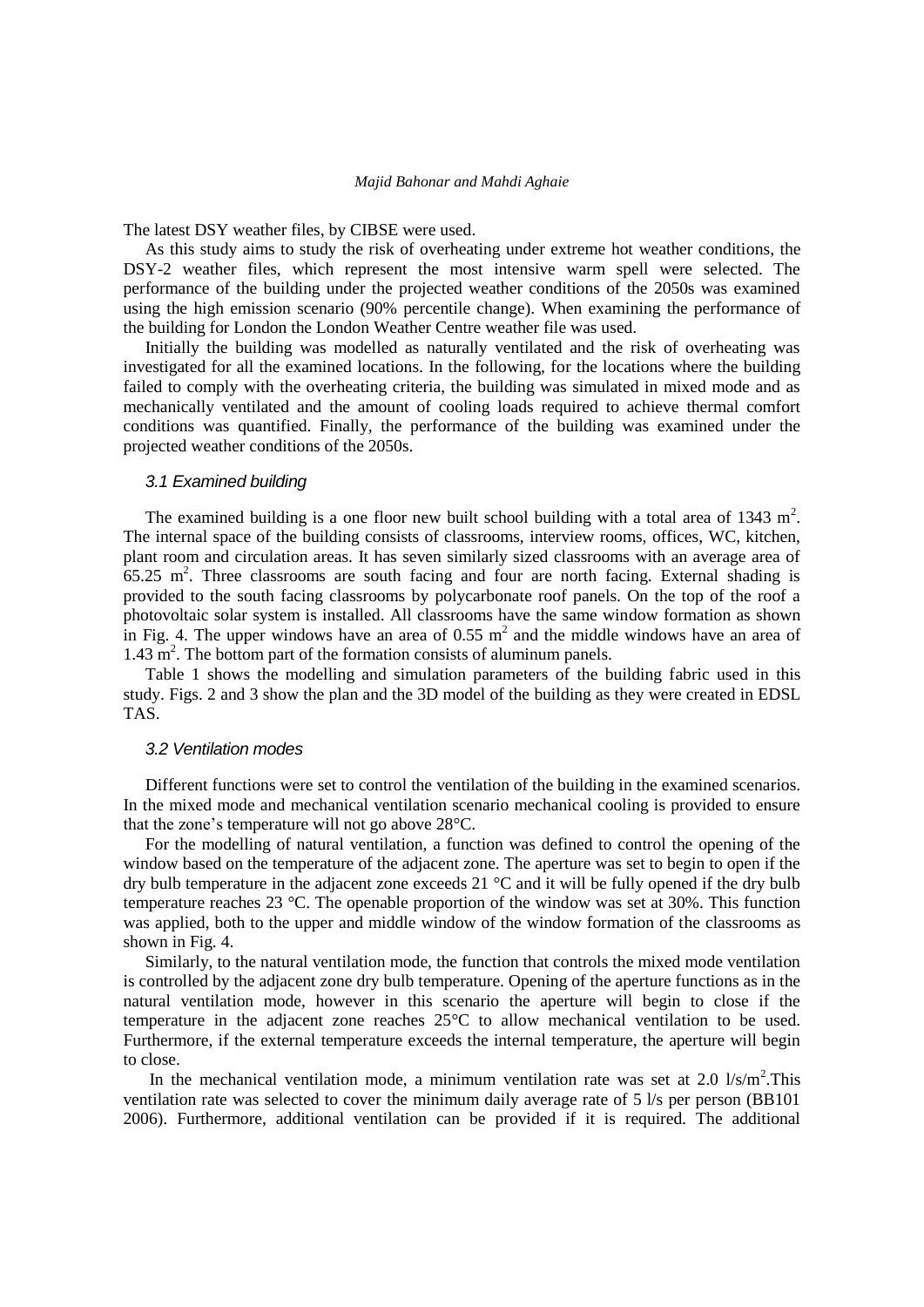ventilation is controlled by the zone's dry bulb temperature. It starts when the temperature in the zone reaches 21°C and increases proportionally until the temperature reaches 25°C. At this point the additional ventilation rate plus the minimum value is applied to the zone. The additional ventilation starts to reduce when the inside and outside temperatures are equal and is completely off when the outside temperature is one full degree above the inside. The additional ventilation rate was set at 1.2  $1/s/m^2$  to ensure the capability of the mechanical ventilation system to provide 8 l/s per person at any occupied time (BB101 2006).

| Location       | Criterion $1 (°C)$ | Criterion $2(^{\circ}C)$ | Criterion 3 (hours) |
|----------------|--------------------|--------------------------|---------------------|
| <b>Belfast</b> | 7.21(F)            | $36.14$ (F)              | 41.5                |
| Birmingham     | $6.3$ (F)          | 39.7 $(F)$               | 139 $(F)$           |
| Cardiff        | $6.5$ (F)          | 36.48 $(F)$              | 82                  |
| Edinburgh      | 7.21(F)            | 30.68                    | 23.5                |
| Glasgow        | 7.41(F)            | 31.46                    | 17.5                |
| Leeds          | $6.61$ (F)         | 35.41 $(F)$              | 64                  |
| London         | $6.05$ (F)         | $36.9$ (F)               | 195 $(F)$           |
| Manchester     | 7.08(F)            | 34.21 $(F)$              | 68.5                |
| Newcastle      | 7.27(F)            | $33.13$ (F)              | 32                  |
| Norwich        | 6.11(F)            | $35.53$ (F)              | 75                  |
| Nottingham     | $6.67$ (F)         | 35.60(F)                 | 69                  |
| Plymouth       | 6.50(F)            | 33.38 $(F)$              | 59.5                |
| Southampton    | 6.11(F)            | 33.20(F)                 | 104                 |
| Swindon        | 6.11(F)            | $35.38$ (F)              | 103                 |

Table 2 Compliance to BB101 overheating criteria for current weather conditions

# Table 3 Compliance to BB101 overheating criteria for future weather conditions

| Location       | Criterion $1 (°C)$ | Criterion $2(^{\circ}C)$ | Criterion 3 (hours) |
|----------------|--------------------|--------------------------|---------------------|
| <b>Belfast</b> | $6.53$ (F)         | 37.60(F)                 | 74                  |
| Birmingham     | 5.77(F)            | 41.54 $(F)$              | 208.0(F)            |
| Cardiff        | 5.98 $(F)$         | $38.43$ (F)              | 159.0(F)            |
| Edinburgh      | $6.38$ (F)         | $32.61$ (F)              | 48.5                |
| Glasgow        | $6.62$ (F)         | 32.91 $(F)$              | 48.5                |
| Leeds          | $6.03$ (F)         | 37.06(F)                 | 104.5               |
| London         | 5.64 $(F)$         | 41.89 $(F)$              | 488 (F)             |
| Manchester     | 6.41 $(F)$         | 35.99(F)                 | 105                 |
| Newcastle      | 6.57(F)            | 34.60 $(F)$              | 66                  |
| Norwich        | 5.62 $(F)$         | $37.33$ (F)              | 131 $(F)$           |
| Nottingham     | $6.03$ (F)         | 37.41(F)                 | 110.5               |
| Plymouth       | 5.86 $(F)$         | 35.40 $(F)$              | 97                  |
| Southampton    | 5.67 $(F)$         | 35.38(F)                 | 196.5 $(F)$         |
| Swindon        | 5.68 $(F)$         | 37.30(F)                 | $206.5$ (F)         |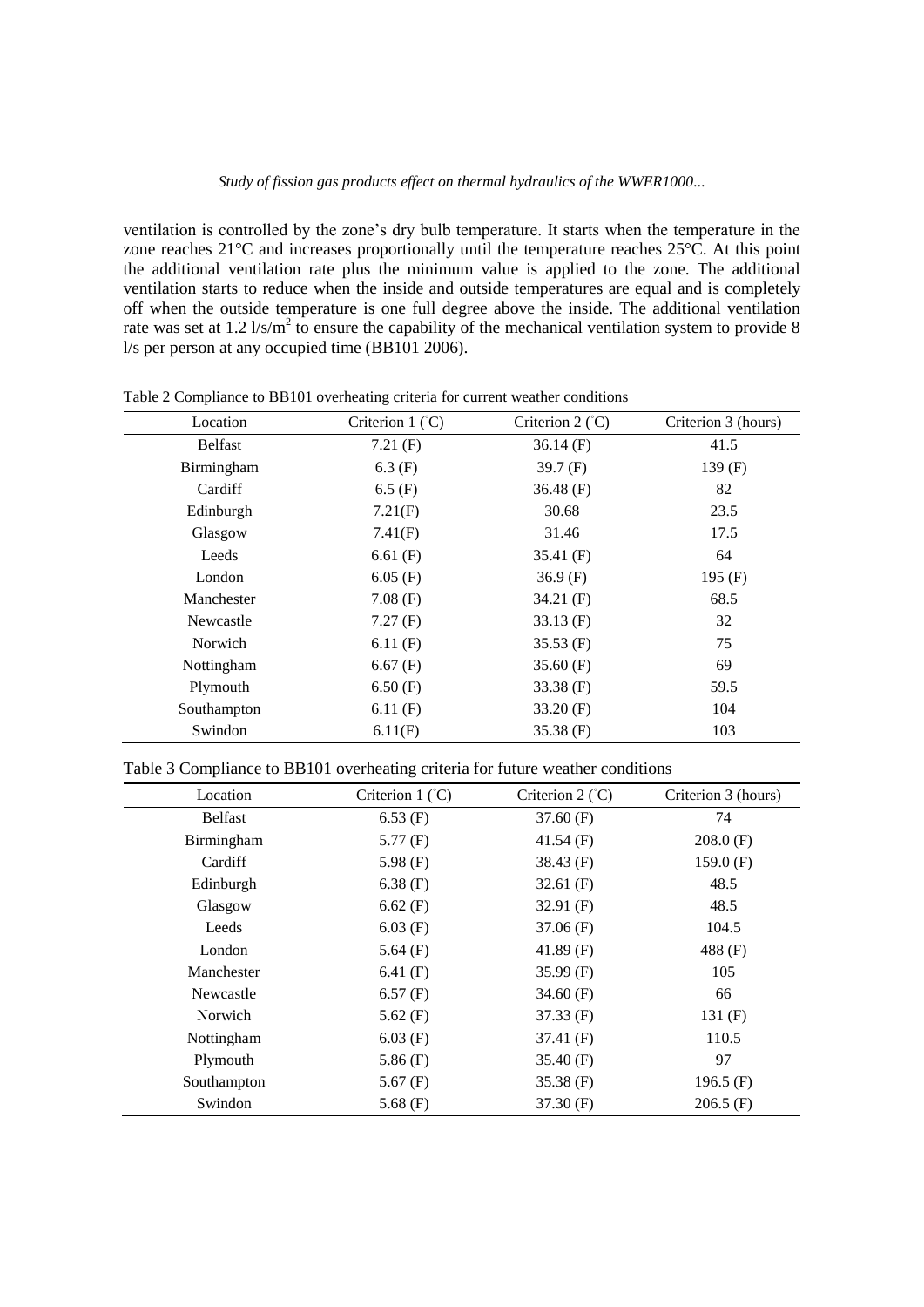# **4. Results**

Results for both the current weather conditions and the projected weather conditions of the 2050s are shown for classroom R24, which is south facing and has a total area of 66.3  $m^2$ . Exact location of classroom R24 in the building plan can be seen in Fig. 2. For the scenario where the building is considered to be naturally ventilated each location is examined against the three criteria defined in BB101. Whenever the results of the simulation fail to fulfil one of the criteria this is presented with the letter (F) next the value. When the building is considered to be in mixed mode or mechanically ventilated, mechanical cooling is also provided to keep the temperature at maximum 28 °C during occupied hours. As a result, in these two scenarios the building does not overheat for any of the examined locations and weather conditions. For these two scenarios, the required amount of cooling loads to achieve comfort conditions is presented.

#### *4.1 Natural ventilation*

As it can be observed from Table 2 only Edinburgh and Glasgow fulfil the BB101 criteria under the current weather conditions. In the other twelve examined locations, the classroom overheats. Furthermore, it is worth noting that London and Birmingham are the only two areas in which the air temperature in the classroom rises for more than 120 hours above 28  $^{\circ}$ C and they also have two of the highest maximum internal air temperatures. Southampton, Plymouth and Newcastle are all less than 1.5°C above the maximum allowed internal air temperature.

Results of the simulations for the projected weather conditions of the 2050s show that all the examined locations fail the BB101 criteria for overheating. In London, the examined classroom is above 28 °C for 488 hours and in Birmingham for 208. Except London and Birmingham, Cardiff, Norwich, Southampton and Swindon also show more than 120 hours above 28 °C. Glasgow and Edinburgh are both less than  $1 \text{ }^{\circ}\text{C}$  above the maximum allowed internal air temperature.

#### *4.2 Mixed mode and mechanical ventilation*

Table 4 below shows both for the mixed mode and mechanical ventilation scenario and for all the locations, the required cooling loads to keep the internal temperature of the examined zone below 28 °C under the current weather conditions. These cooling loads are the total loads required for the examined period. It can be observed that for all locations mixed mode requires less energy compared to mechanical ventilation. The highest amount of cooling loads is required in London and equals to 526.1 kWh for the mixed mode scenario and 598.8 kWh for the mechanical ventilation scenario. The least amount of cooling loads is required in Edinburgh, Glasgow and Newcastle. The difference of the cooling loads between the two examined scenarios is small. The highest difference is 99.5 kWh and is shown in Belfast

Table 5 shows the required cooling loads, for the mixed mode and mechanical ventilation scenario under the projected weather conditions of the 2050s. Similarly, to current weather condition scenario the cooling loads required in the mixed mode scenario are less than the ones required in the mechanical ventilation scenario for all the examined locations. The highest amount of cooling loads is required in London and is 3.31 times higher compared to the current weather conditions. For Edinburgh, comparison of the cooling loads between the two examined ventilation scenarios, shows that the cooling loads are 30% more when the building is modelled with mechanical ventilation.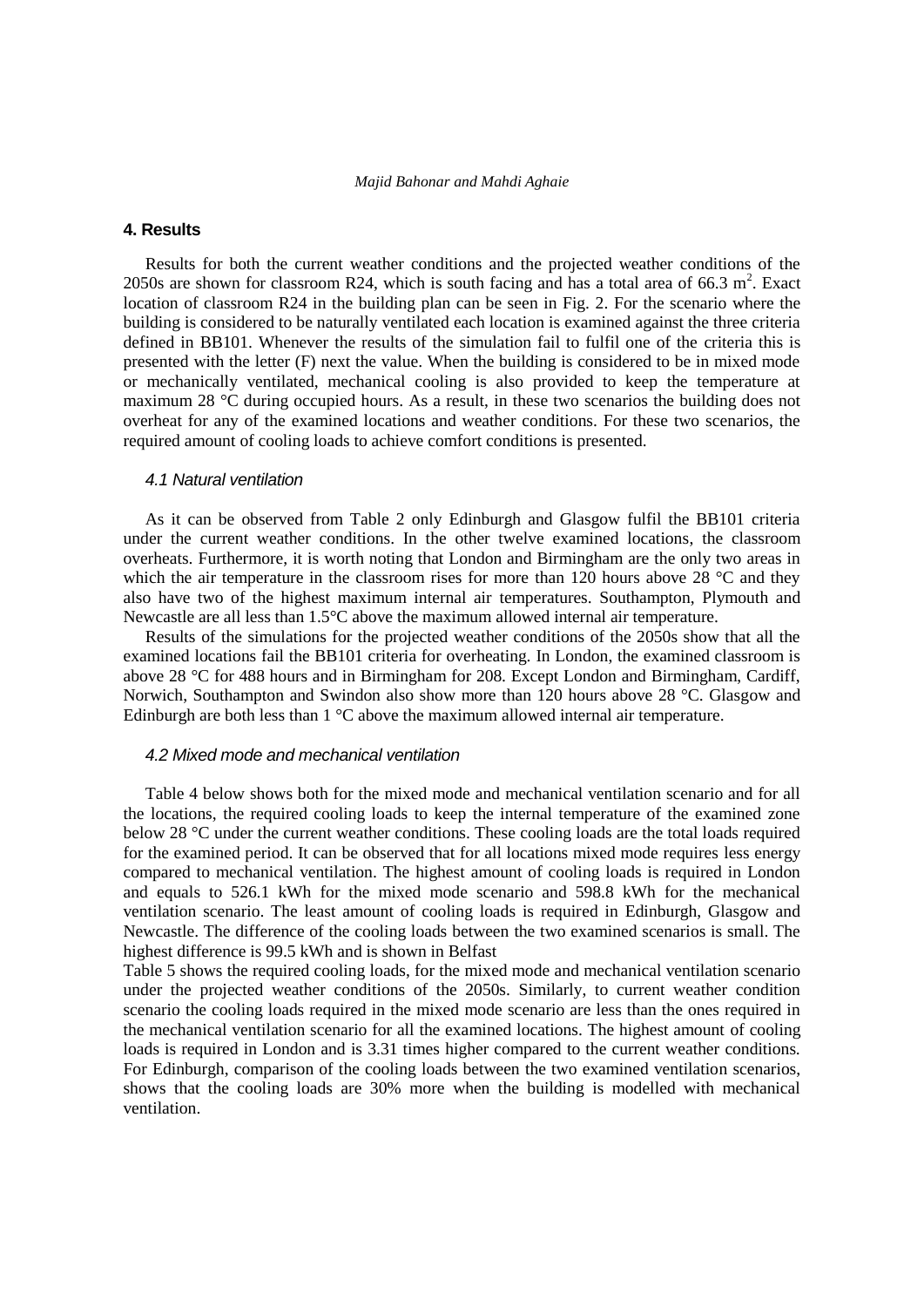| л.             |                  |                              |
|----------------|------------------|------------------------------|
| Location       | Mixed Mode (kWh) | Mechanical Ventilation (kWh) |
| <b>Belfast</b> | 131              | 230.5                        |
| Birmingham     | 389.1            | 438.5                        |
| Cardiff        | 202.5            | 268.3                        |
| Edinburgh      | 49.4             | 72.1                         |
| Glasgow        | 42.6             | 69.3                         |
| Leeds          | 153.5            | 178.6                        |
| London         | 526.1            | 598.8                        |
| Manchester     | 144.8            | 168.7                        |
| Newcastle      | 63.3             | 76.1                         |
| Norwich        | 176.4            | 214.4                        |
| Nottingham     | 155              | 180.2                        |
| Plymouth       | 131.1            | 161.3                        |
| Southampton    | 212.8            | 278.2                        |
| Swindon        | 261.2            | 331.7                        |

Table 4 Required amount of cooling loads (kWh) for current weather conditions

Table 5 Required amount of cooling loads (kWh) for future weather conditions

| Location       | Mixed mode (kWh) | Mechanical ventilation (kWh) |
|----------------|------------------|------------------------------|
| <b>Belfast</b> | 195.7            | 230.5                        |
| Birmingham     | 578.1            | 719.6                        |
| Cardiff        | 438.1            | 506.4                        |
| Edinburgh      | 125.6            | 178.0                        |
| Glasgow        | 124.5            | 165.4                        |
| Leeds          | 273.0            | 319.4                        |
| London         | 1745.2           | 1799.8                       |
| Manchester     | 250.7            | 284.7                        |
| Newcastle      | 127.3            | 161.3                        |
| Norwich        | 354.3            | 418.4                        |
| Nottingham     | 283.8            | 333.3                        |
| Plymouth       | 259.2            | 315.7                        |
| Southampton    | 530.0            | 586.9                        |
| Swindon        | 583.4            | 656.1                        |

# **5. Conclusions**

This study examined the risk of overheating for a school building in 14 different locations in the UK using the latest CIBSE DSY weather data sets. It identified locations in the UK where naturally ventilated school buildings with similar construction are likely to achieve thermal comfort conditions even under extreme hot weather conditions. Furthermore, it examined the performance of the building in mixed mode and as mechanically ventilated and it quantified the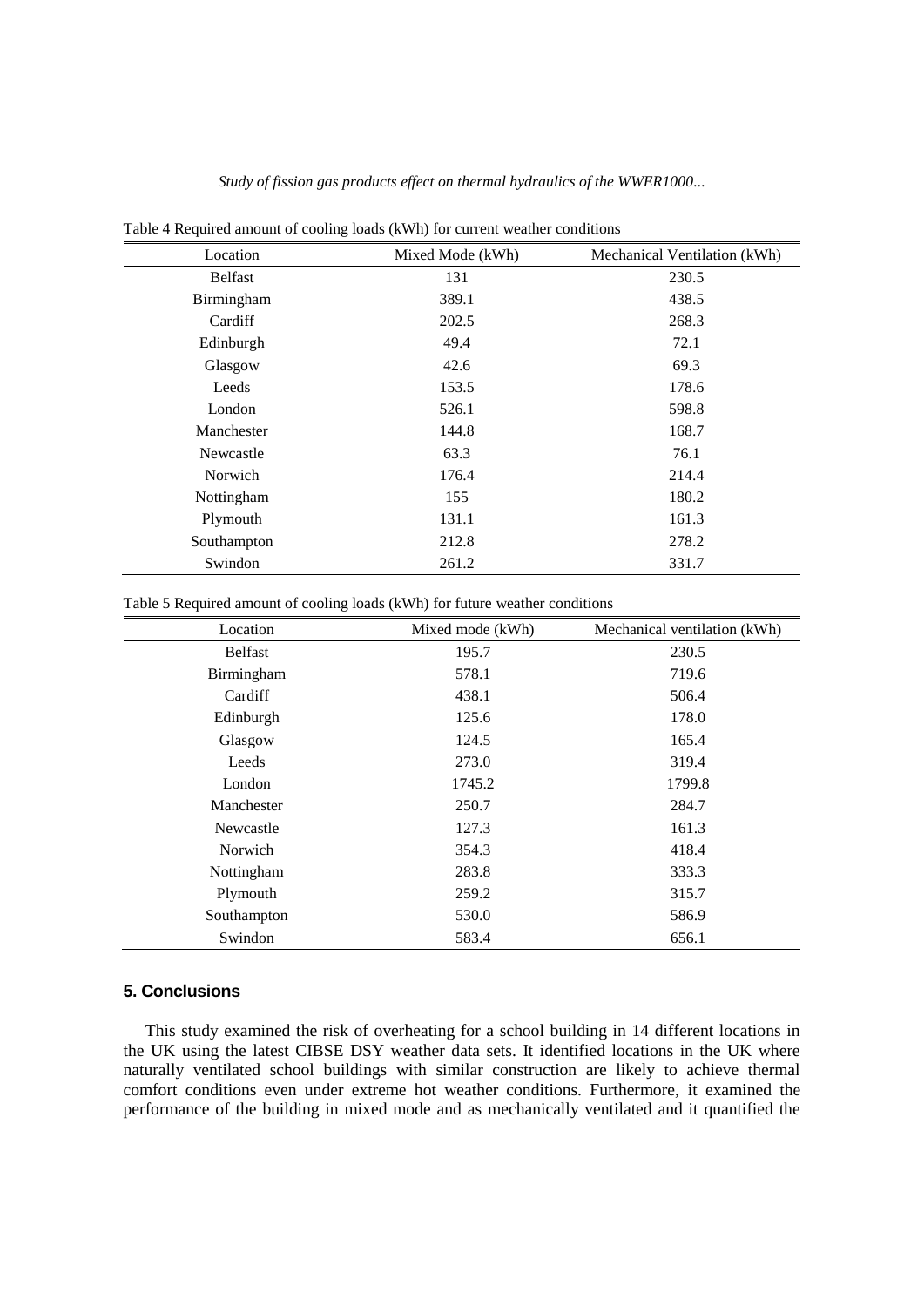amount of cooling loads required in order to comply with the BB101 criteria. Finally, it performed simulations of the building under projected weather conditions of the 2050s and presented a comparison between the current and the future weather conditions.

The results of the simulations show that in most parts of the UK examined in this paper, schools with similar characteristics with the one investigated in this case study, are likely to have problems to pass the overheating standards under both the current and the projected weather conditions of the 2050s. More specifically, under the current weather conditions and when the building is modelled as naturally ventilated, only Edinburgh and Glasgow comply with the overheating criteria. For all the other areas that failed to pass the overheating criteria set in BB101, additional measures should be adopted in order to avoid the risk of overheating. Simulations of the building with the projected weather conditions show that none of the examined areas complies with the overheating criteria in the future.

In both the mixed mode and mechanical ventilation scenario, cooling at 28 °C was provided to the classroom and thus the overheating criteria are met in both the current and the projected weather conditions, but with an energy penalty. Schools in the UK have been traditionally designed as naturally ventilated and as such currently spend no or little energy for cooling. Depending on the location of the building the additional energy needed to cover the cooling loads required to achieve thermal comfort conditions will have a different impact on the total energy consumption of the building. School buildings in the south regions of the UK are likely to experience more serious overheating problems than the ones in the north and therefore the amount of energy required to comply with the overheating criteria will be higher. More specifically, in London, where the highest amount of cooling loads is needed, in order to comply with the overheating criteria under the current weather conditions and when the building is considered to have mixed mode ventilation a total of 7.94 kWh/ $m<sup>2</sup>$  for cooling is required and when the building is modelled is as mechanically ventilated the required amount of cooling loads is 9.03 kWh/m<sup>2</sup>. When examining the future weather conditions, these figures rise to  $26.32 \text{ kWh/m}^2$  and  $27.15$  $kWh/m<sup>2</sup>$  respectively. According to Good Practice Guide from Carbon Trust the typical annual consumption of electricity for a primary school in England is  $32 \text{ kWh/m}^2$ . Cooling loads will need to represent over 25% under the current weather conditions and over 82% under the future weather conditions of the annual electricity consumption to comply with the overheating criteria. Comparison of the required cooling loads both for the current and the projected weather conditions, in all the examined locations shows that mixed mode requires less energy to comply with the overheating criteria.

In conclusion, this study has shown that the examined classroom, when simulated as naturally ventilated and under the current weather conditions, complies with the overheating criteria set in BB101 only in Edinburgh and in Glasgow. Classrooms of naturally ventilated school buildings in Edinburgh and in Glasgow with a similar design and construction parameters with the one investigated in this case study are more likely to not have overheating problems compared to the rest of the examined locations. In addition to that, this study presented results that show a significant increase in the amount of cooling loads required to achieve thermal comfort conditions. Mixed mode ventilation should be preferred over mechanical ventilation strategy, as it results in less energy consumption.

# **References**

Amoako-Attah, J. and Bahadori-Jahromi, A. (2015), "Method comparison analysis of dwellings'